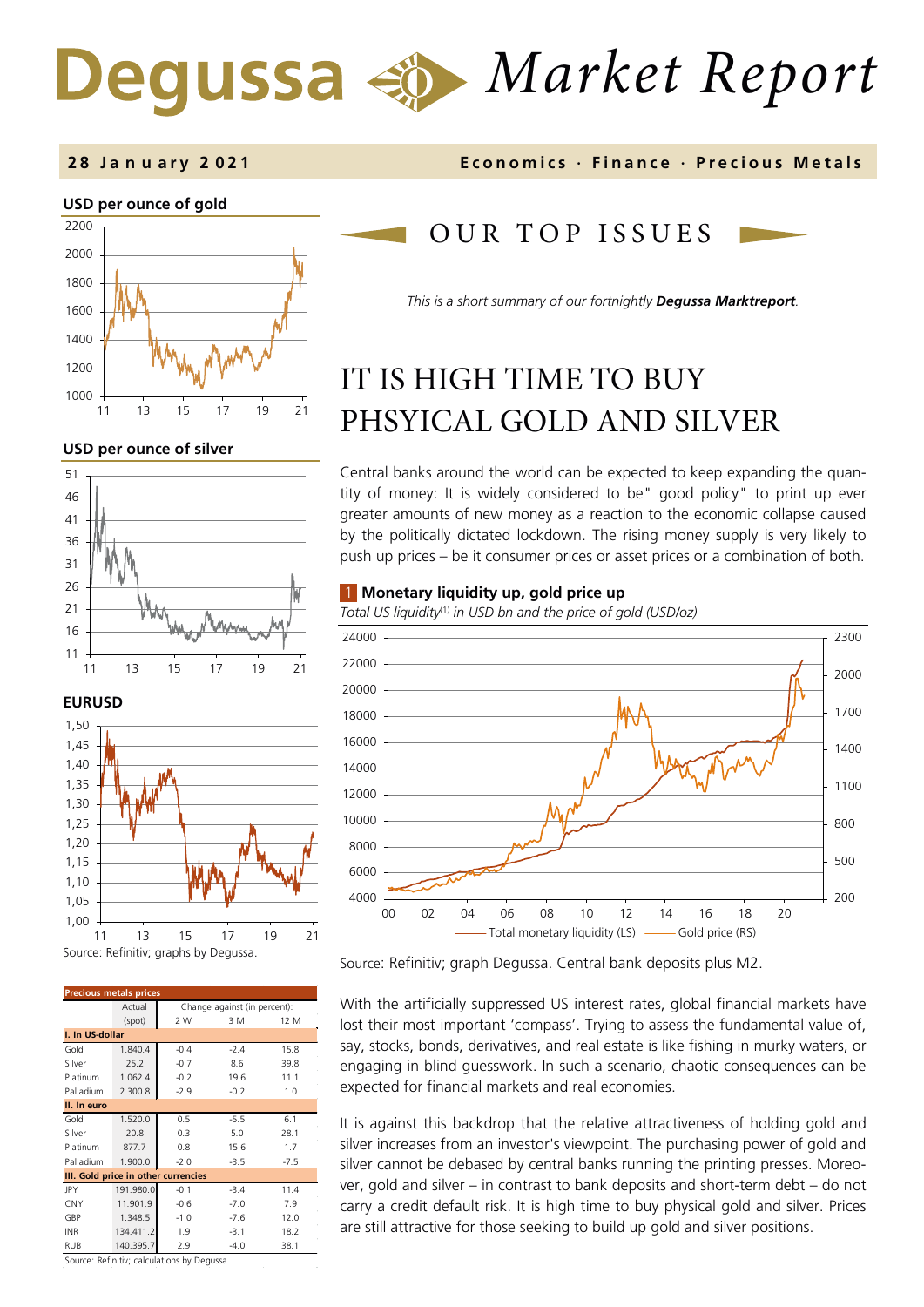## PRECIOUS METALS PRICES

**In US-Dollar per ounce**

|                                            |                      | Gold<br>Platinum<br><b>Silver</b> |                      |                     | Palladium           |                    |                     |                    |  |
|--------------------------------------------|----------------------|-----------------------------------|----------------------|---------------------|---------------------|--------------------|---------------------|--------------------|--|
| I. Actual                                  | 1841.5               |                                   | 25.3                 |                     | 1065.7              |                    | 2304.5              |                    |  |
| II. Gliding averages                       |                      |                                   |                      |                     |                     |                    |                     |                    |  |
| 10 days                                    | 1848.8               |                                   | 25.4                 |                     | 1097.0              |                    | 2367.3              |                    |  |
| 20 days                                    |                      | 1869.8                            |                      | 25.8                |                     | 1087.8             |                     | 2380.3             |  |
| 50 days                                    |                      | 1856.7                            |                      | 25.1                |                     | 1037.9             |                     | 2358.5             |  |
| 100 days                                   |                      | 1880.7                            |                      | 24.8                |                     | 963.1              |                     | 2346.5             |  |
| 200 days                                   | 1850.0               |                                   | 22.7                 |                     | 908.1               |                    | 2185.6              |                    |  |
|                                            |                      |                                   |                      |                     |                     |                    |                     |                    |  |
| III. Estimates for end 2021                | 2448                 |                                   | 47                   |                     | 1272                |                    | 2710                |                    |  |
| (1)                                        | 33                   |                                   | 86                   |                     | 19                  |                    | 18                  |                    |  |
| <b>Band width</b><br>(1)                   | Low<br>1750<br>$-5$  | High<br>2684<br>46                | Low<br>23.0<br>$-9$  | High<br>55.1<br>118 | Low<br>950<br>$-11$ | High<br>1472<br>38 | Low<br>2280<br>$-1$ | High<br>2910<br>26 |  |
| V. Annual averages<br>2017<br>2018<br>2019 | 1253<br>1268<br>1382 |                                   | 17.1<br>15.8<br>16.1 |                     | 947<br>880<br>862   |                    | 857<br>1019<br>1511 |                    |  |

#### **In Euro per ounce**

|                                            |                      | Gold<br><b>Silver</b><br><b>Platinum</b> |                      |                     | Palladium          |                    |                                           |                    |
|--------------------------------------------|----------------------|------------------------------------------|----------------------|---------------------|--------------------|--------------------|-------------------------------------------|--------------------|
| I. Actual                                  | 1521.7               |                                          | 20.9                 |                     | 880.6              |                    | 1904.2                                    |                    |
| II. Gliding averages                       |                      |                                          |                      |                     |                    |                    |                                           |                    |
| 10 days                                    | 1524.9               |                                          | 20.9                 |                     | 904.8              |                    | 1952.5                                    |                    |
| 20 days                                    | 1535.5               |                                          | 21.2                 |                     | 893.3              |                    | 1954.8                                    |                    |
| 50 days                                    | 1531.3               |                                          | 20.7                 |                     | 855.8              |                    | 1945.3                                    |                    |
| 100 days                                   | 1574.4               |                                          | 20.8                 |                     | 805.0              |                    | 1963.9                                    |                    |
| 200 days                                   | 1586.6               |                                          | 19.4                 |                     | 777.2              |                    | 1871.4                                    |                    |
| III. Estimates for end 2021<br>(1)         | 2044<br>34           |                                          | 39<br>88             |                     | 1062<br>21         |                    | 2263<br>19                                |                    |
| <b>Band width</b><br>(1)                   | Low<br>1470<br>$-3$  | High<br>2260<br>49                       | Low<br>10.0<br>$-52$ | High<br>46.6<br>123 | Low<br>800<br>$-9$ | High<br>1240<br>41 | Low<br>1920<br>$\boldsymbol{\mathcal{I}}$ | High<br>2450<br>29 |
| V. Annual averages<br>2017<br>2018<br>2019 | 1116<br>1072<br>1235 |                                          |                      | 15<br>13<br>14      | 844<br>743         | 770                | 863                                       | 760<br>1350        |

Source: Refinitiv; calculations and estimates Degussa. Numbers are rounded.

 $(1)$  On the basis of actual prices.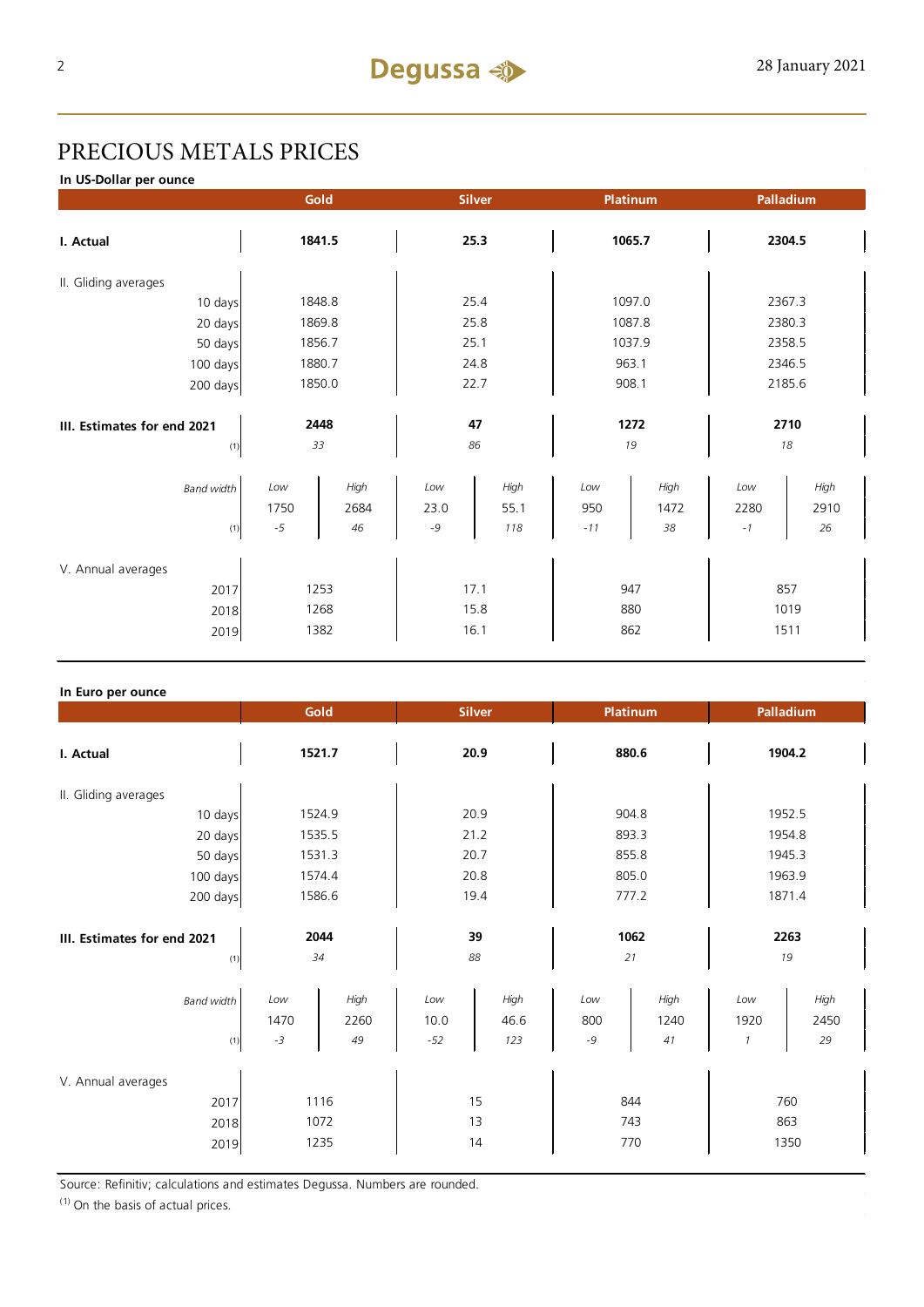## BITCOIN, PERFORMANCE OF VARIOUS ASSET CLASSES

### **Bitcoin in US dollars**



Source: Refinitiv; graph by Degussa.

#### **Performance of stocks, commodities, FX and bonds**

(a) In national currencies (b) In euro



S&P 500 Nasdaq Euro STOXX 50 FTSE 100 DAX Swiss MI Nikkei Hang Seng Bovespa Russia CRB Index Gold Silver Crude oil EURUSD EURJPY EURGBP EURCHF USDCAD USDGBP USDJPY US gov't bond 7 - 10 yrs US gov't bond 1 - 3 yrs Euro gov't bond 7 - 10 yrs Euro gov't bond 1 - 3 yrs UK gov't bond 7 - 10 yrs UK gov't bond 1 - 3 yrs Japan gov't bond 7 - 10 yrs Japan gov't bond 1 - 3 yrs



Source: Refinitiv; calculations by Degussa.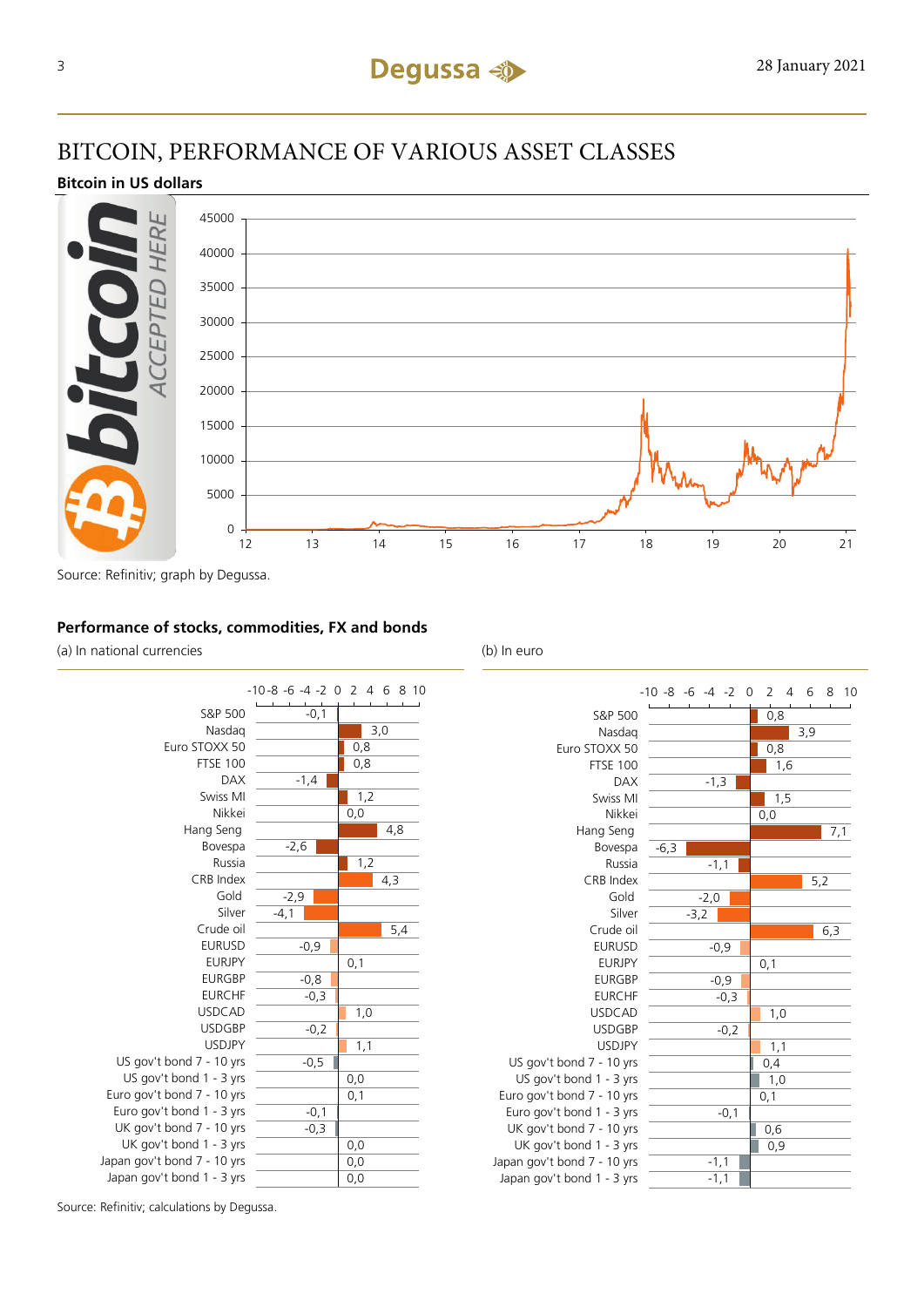## 28 January 2021 It Is High Time To Buy Gold And Silver 14 January 2021 The Great Gold And Silver Bull Market Is On 17 December 2020 Gold Against US-Dollar Risk. A Value Proposition 3 December 2020 Keep Your Cool – And Physical Gold And Silver 19 November 2020 It is Going to be Wild. Hold on to Physical Gold 5 November 2020 For In Fire Gold Is Tested 22 October 2020 The Policy of Inflating Everything, Not Only The Price Of Gold 8 October 2020 President Trump Is Good For Gold, Or Isn't He? 24 September 2020 Get Physical With Gold 10 September 2020 The Inflation Threat And The Case For Gold 27 August 2020 We Need Sound Money To Regain and Defend Our Liberties 13 August 2020 Gold And Silver Prices Are Set To Trend Even Higher 30 July 2020 The Big Short In Official Currencies 16 July 2020 "World Gold Price" Hits A New Record 2 July 2020 Some Things You Need To Know About Money 4 June 2020 Gold in Times of Economic Crisis and Social Revolution 20 May 2020 First the Money Supply Shock, Then the Inflation Shock 7 May 2020 Be Aware of What Inflation Really Is 23 April 2020 The Undesirable Effects of the Corona-Virus Relief Package 9 April 2020 The Boom And Bust Theory That Does Not Crash 26 March 2020 With Mega Bail Outs, Governments Are The Big Winners 12 March 2020 The Truth About Money – Past, Present, Future 27 February 2020 Inflation Policy And Its Supporters 13 February 2020 Gold-ETFs Versus Physical Gold: Difference Matters 30 January 2020 Do Not Think The Era Of Boom And Bust Has Ended 23 January 2020 Bull Markets, No Bubble Markets: Gold And Silver In 2020 19 December 2019 The Inflation Sham 5 December 2019 Why the Feared Crash Keeps Us Waiting 21 November 2019 Asset Price Inflation and the Price of Gold 7 November 2019 ETFs Drive Gold Demand 24 October 2019 The Inflationary Supply Of Unbacked US Dollars And The Price Of Gold 10 October 2019 Let's Get Physical With Gold And Silver 26 September 2019 The US Dollar Beast 12 September 2019 The Inflationary Tide That Lifts all Boats but One 29 August 2019 The Disaster of Negative Interest Rate Policy

#### **Articles in earlier issues of the** *Degussa Market Report*

Issue Content

The Degussa Marktreport (German) and the Degussa Market Report (English) are available at:

4 July 2019 It Looks Like A Gold Bull Market, It Feels Like A Gold Bull Market – Maybe It Is A Gold Bull Market?

**www.degussa-goldhandel.de/de/marktreport.aspx**.

15 August 2019 The Gold Bull Market Is Back

19 July 2019 Facebook's Fake Money

1 August 2019 Gold And Silver Prices – Get Going!